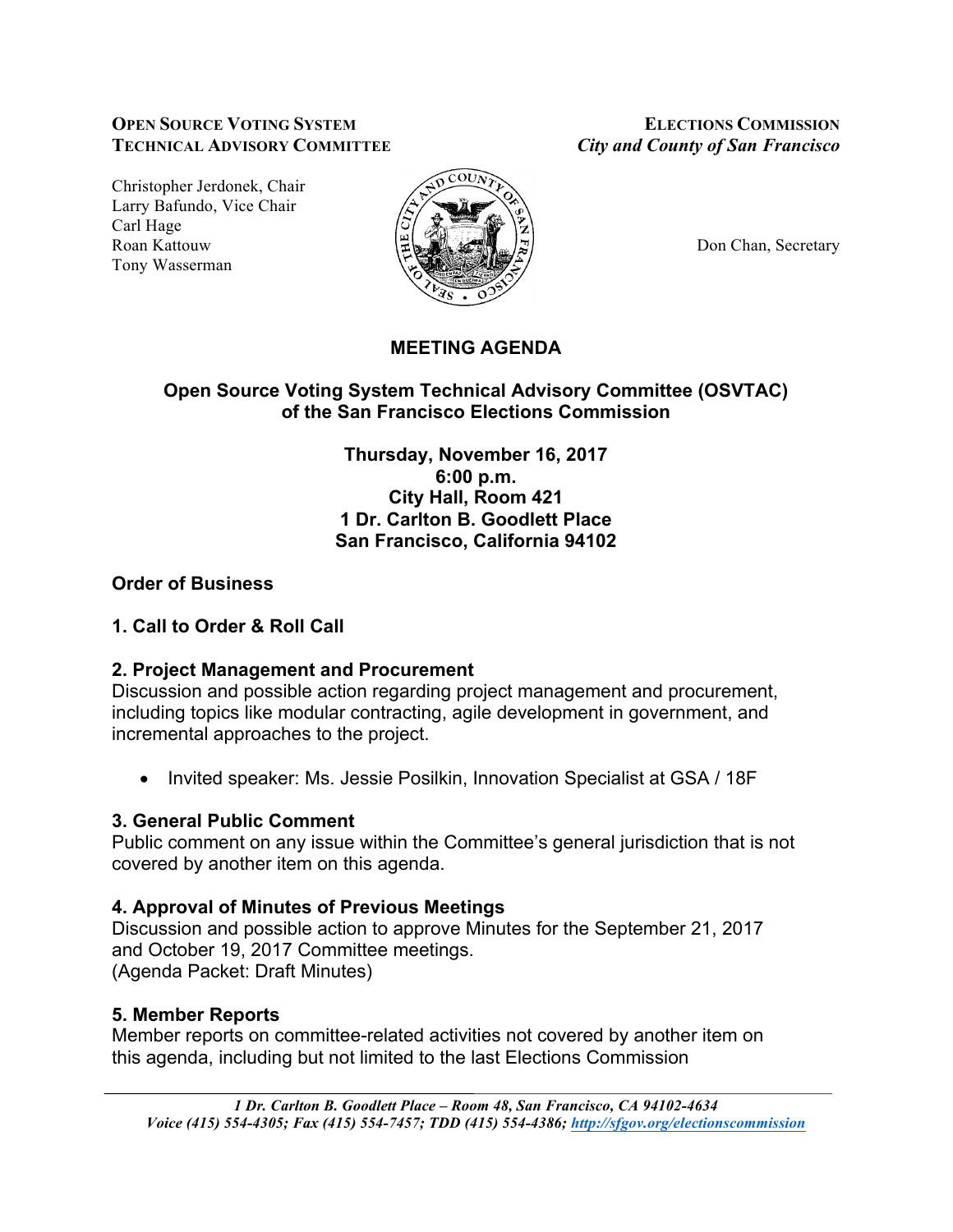meeting, Department of Elections progress, research findings, and news reports.

### **6. Administration**

Discussion and possible action regarding administrative issues including but not limited to attendance at Elections Commission meetings by Committee members, the Committee's website, and licensing the Committee's work.

### **7. Committee Goals and Assumptions**

Discussion and possible action regarding committee goals, scope, and assumptions, including assumptions.

### **8. Project Background and Terminology**

Discussion and possible action regarding project background and terminology, including around voting system components and other voting system projects.

#### **9. Committee Recommendations**

Discussion and possible action regarding Committee recommendations on the subjects of requirements, open source, software development processes, software architecture and design, hardware, intellectual property, and testing.

#### **10. Topics for future discussion**

Discussion and possible action regarding topics for future discussion.

### **Adjournment**

There will be an opportunity for public comment on each agenda item.

Materials contained in the Commission packets for meetings are available for inspection and copying during regular office hours at the Department of Elections, City Hall Room 48. Materials are placed in the Elections Commission's Public Binder no later than 72 hours prior to meetings. Any materials distributed to members of the Elections Commission within 72 hours of the meeting or after the agenda packet has been delivered to the members are available for inspection at the Department of Elections, City Hall Room 48, in the Commission's Public Binder, during normal office hours.

**Cell phones, pagers and similar sound-producing electronic devices:** The ringing of and use of cell phones, pagers and similar sound-producing electronic devices are prohibited at this meeting. The Chair may order the removal from the meeting room of any person responsible for the ringing or use of a cell phone, pager, or other similar sound-producing electronic devices.

**Disability Access:** The meeting will be held in Room 421, City Hall, 1 Dr. Carlton B. Goodlett Place, San Francisco, CA. The meeting room is wheelchair accessible. The nearest accessible BART station is Civic Center (Market/Grove/Hyde Streets). Accessible MUNI Metro lines are the F, J, K, L, M, N, T (exit at Civic Center or Van Ness Stations). MUNI bus lines also serving the area are the 5, 5R, 6, 7, 7R, 7X, 9, 9R, 19, 21, 47, and 49. For more information about MUNI accessible services, call 311, call (415) 701-4485, or visit http://www.sfmuni.com. There is accessible curbside parking adjacent to City Hall on Grove Street and Van Ness Avenue and in the vicinity of the Veterans Building at 401 Van Ness Avenue adjacent to Davies Hall and the War Memorial Complex.